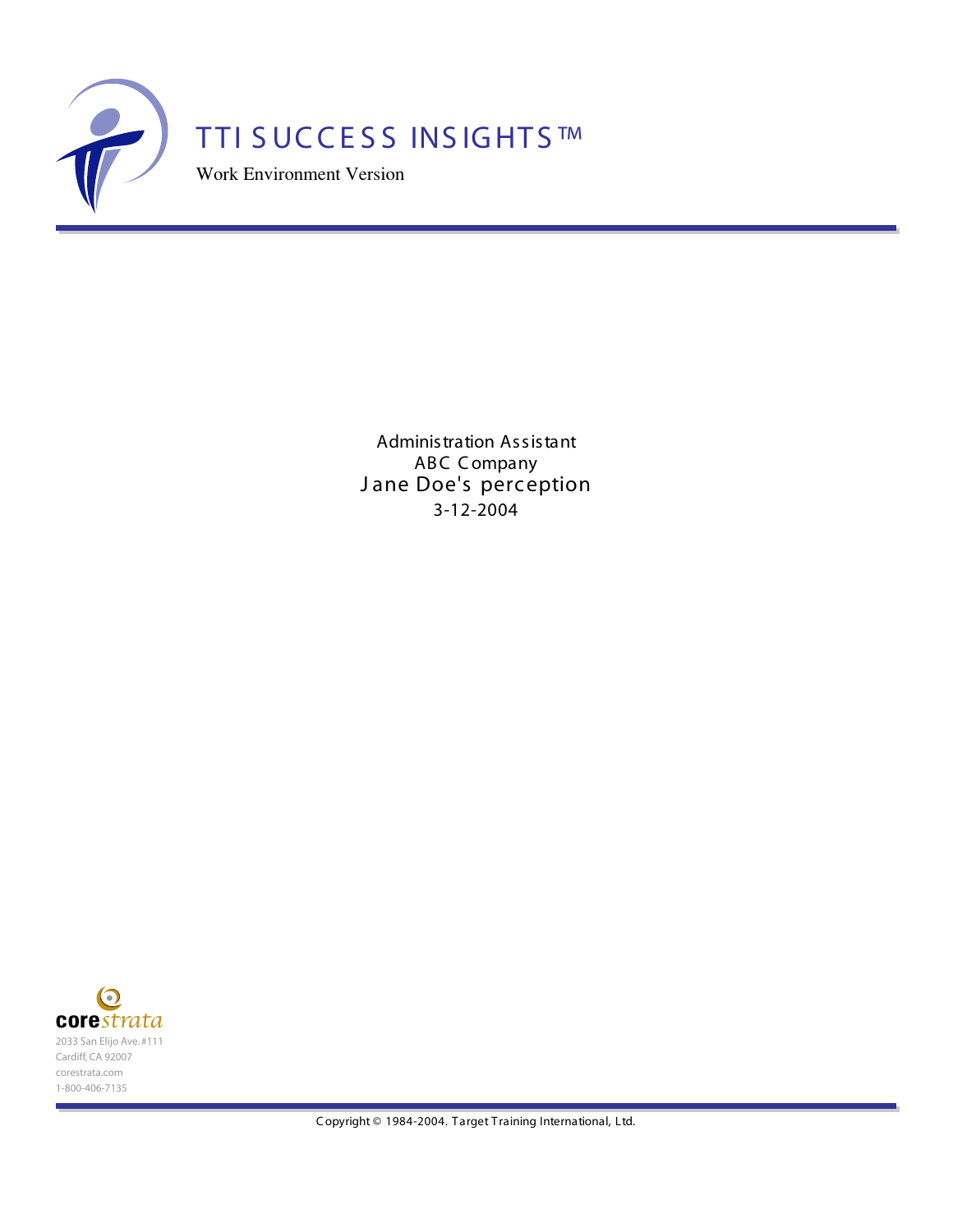

Every job that requires human effort has a work environment. That work environment can be best described in terms of behavior. Simply put, "If the job could talk, what behavioral characteristics would it ask for?" When you match the behavioral style of the person to the job, the person will be better able to perform the job requirements. If the behavior of the person does not match the job, there will be tension between the job and the person's natural behavior, which may affect longevity and work performance.

This report identifies how a person perceives a job. Most people tend to perform a job based on their perception of how the job should be done. By reading this report, you can identify and correct any erroneous perceptions of the job.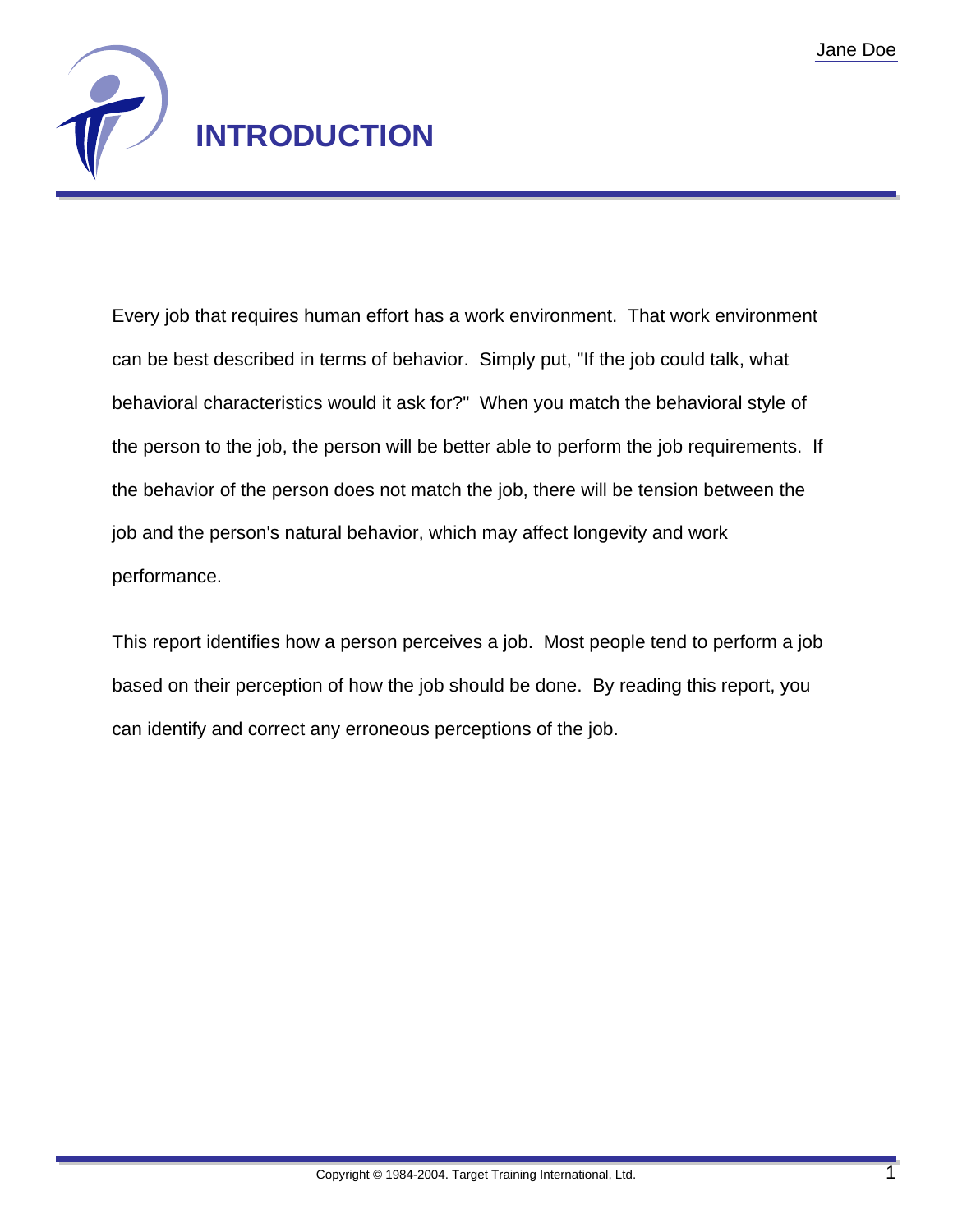

Our changing work environments require the need to clearly focus on the behavioral job roles. Conflict, misunderstanding, and poor performance can be the price paid for lack of job clarity. Use the report to clarify the behavioral demands of the job.

Jane's perception overview:

- Being steady, patient, and consistent approach to work tasks.
- Team approach to task completion.
- Systematic guidelines and a deliberate approach to problem-solving.
- Accuracy and adherence to standards and procedures.
- Being loyal to the job, people and company.
- Being obliging and accommodating.
- Awareness of errors and mistakes.
- Limited change or change that is planned in advance and organized.
- Weighing pros and cons before making decisions.
- Leadership by example.
- Power and authority based on expertise.
- Limited confrontation.
- Logical approach to decision making.
- Concerned with how other people feel.
- Advancement based on knowledge and skills.
- Adherence to safety rules.
- Little or no people conflict.
- Detailed job description in writing.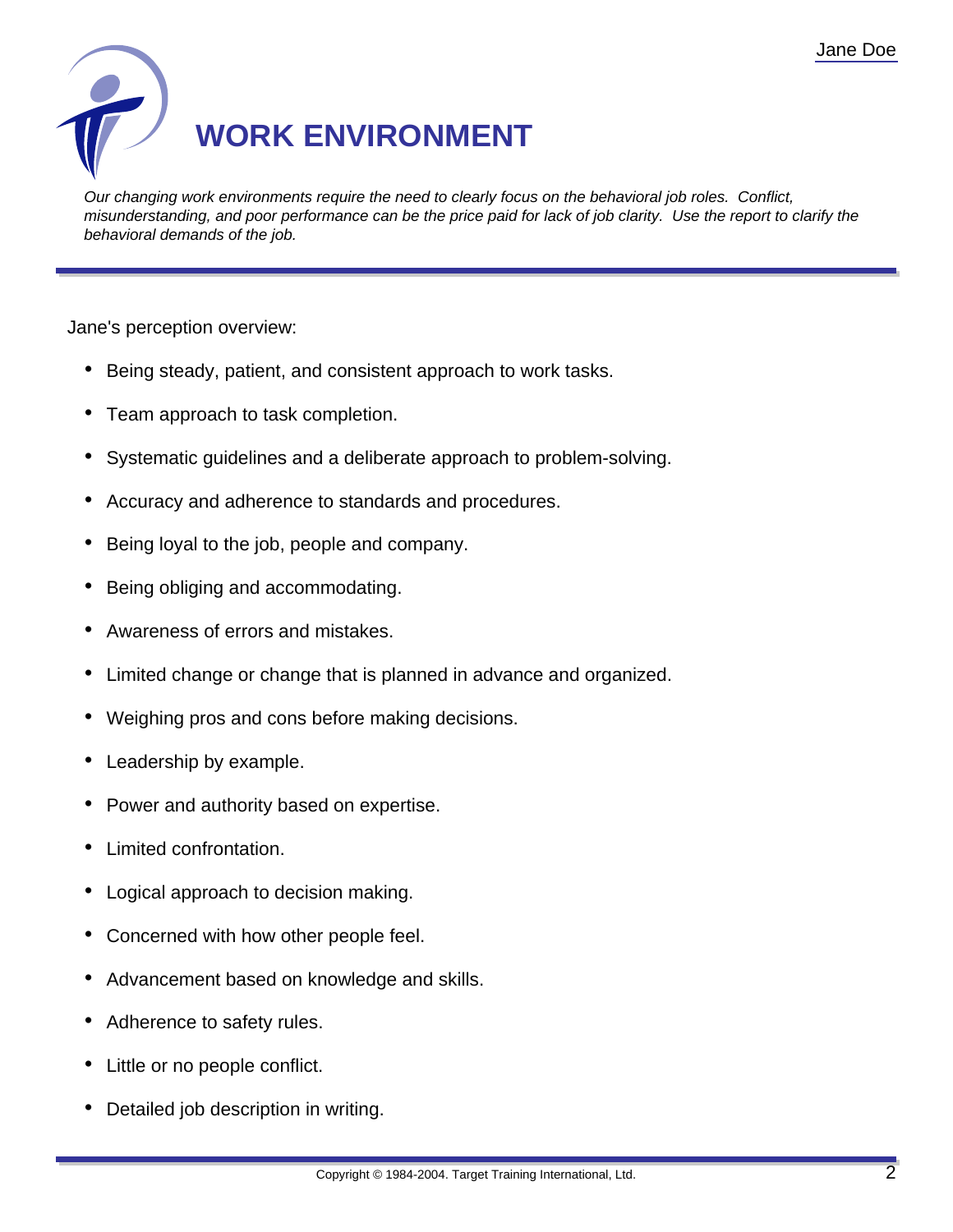

- Tangible results although some tasks may be repetitive.
- Responsibility with limited authority.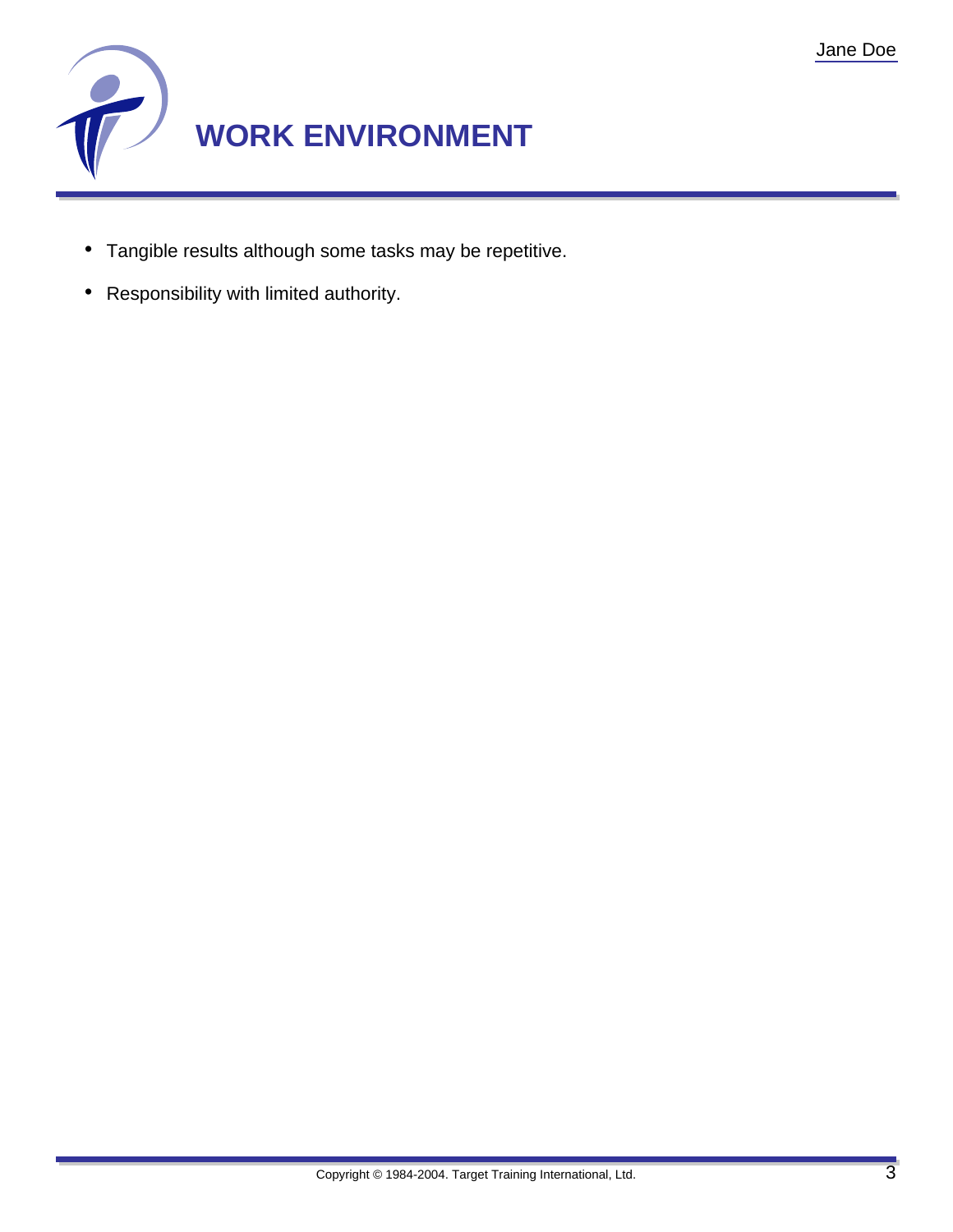

This page of the report lists how the job requires a person to respond to problems and challenges. Scope of authority, power and decisiveness may be key areas. Analyze carefully.

- 1. Following instructions precisely.
- 2. Continual quality control and feedback on quality of work.
- 3. Accommodating to the needs of others.
- 4. Expectations clearly defined.
- 5. Specialized work assignments.
- 6. Conservative and calculating approach to problem solving.
- 7. Precision and accuracy.
- 8. Adherence to regulations.
- 9. Following through and completing assignments.
- 10. Traditional procedures.
- 11. No sudden or abrupt changes.
- 12. Analytical skills to maintain quality.
- 13. Systematic approaches to work assignments.
- 14. High tolerance level for conflict.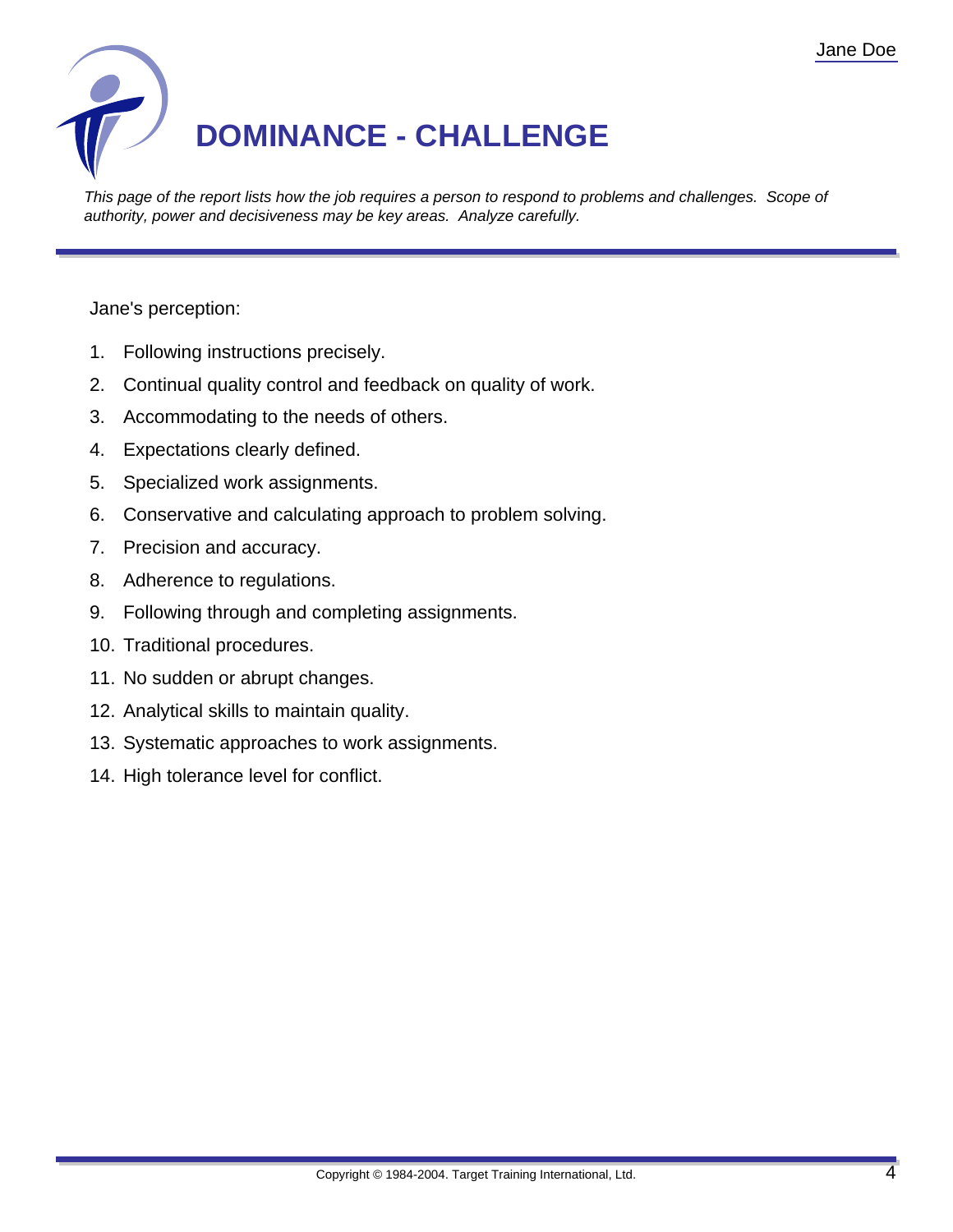

This page of the report lists how the job requires a person to influence others to a way of thinking or doing. Trust, openness, facts and data (oral or written), discussion, and communication are key areas. Analyze carefully.

- 1. Ability to work alone.
- 2. Earned trust based on experience.
- 3. Critical analysis of new ideas.
- 4. Planned use of time.
- 5. Logical approach to decision making.
- 6. Limited contact with people.
- 7. Conservative approach to new activities.
- 8. Limited projects with time to complete.
- 9. Analysis of facts and data.
- 10. Thinking before acting.
- 11. Analysis of outcome before delegating responsibility.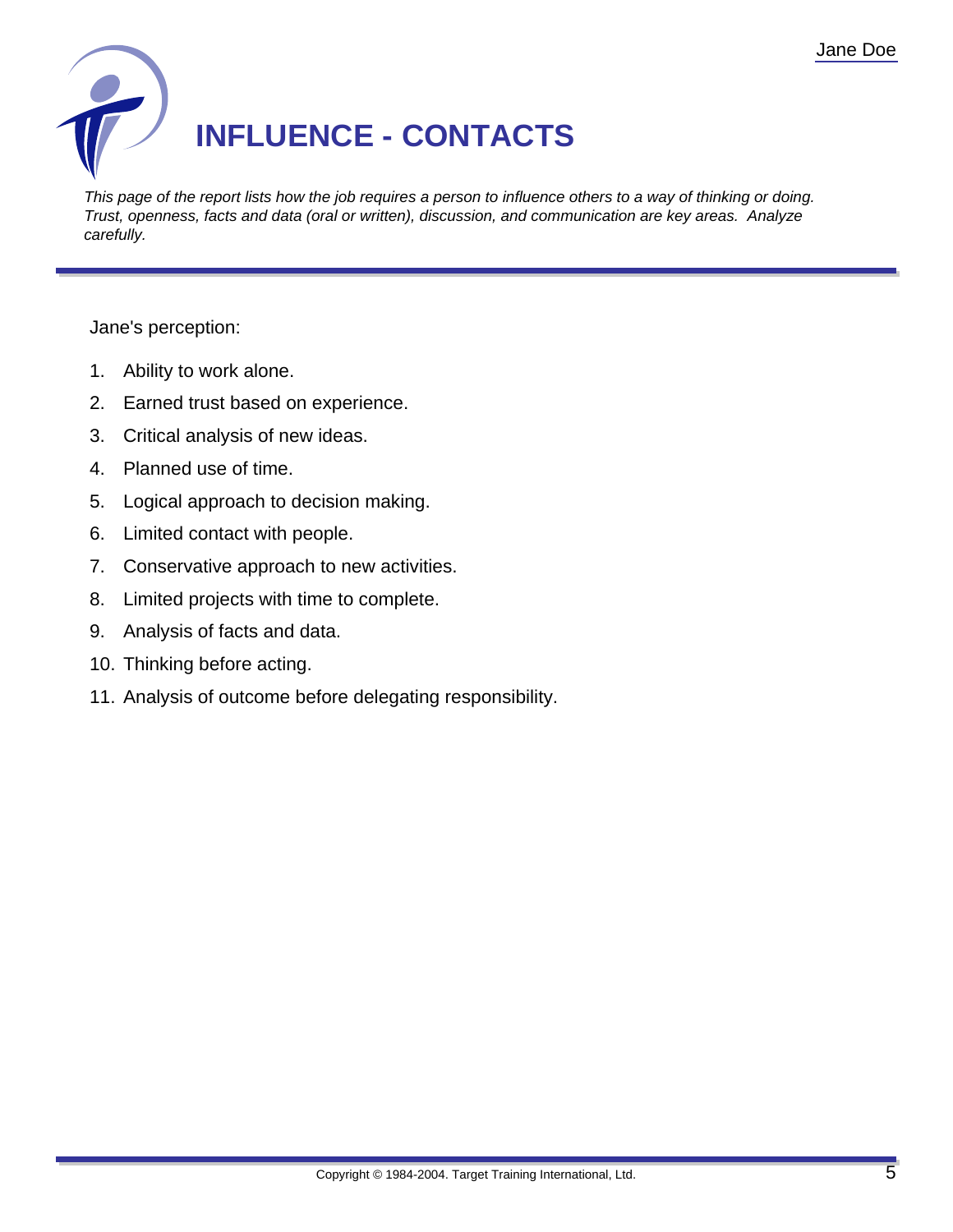

This page of the report lists how the job requires a person to deal with activity levels. Change, persistence, consistency, and listening skills are key areas. Analyze carefully.

- 1. Patience and persistence.
- 2. Good listening skills.
- 3. Showing loyalty.
- 4. Ability to concentrate on task.
- 5. Follow-through on assigned task.
- 6. Following established procedures.
- 7. Identification with team.
- 8. Security of work situation.
- 9. Job description in writing.
- 10. Steady work pace-limited change.
- 11. Ranking of work tasks.
- 12. Friendly work atmosphere.
- 13. Shared information when requested.
- 14. Organizational chart for clarification of authority.
- 15. Complete demonstration of task to be completed.
- 16. Freedom from conflict and confrontation.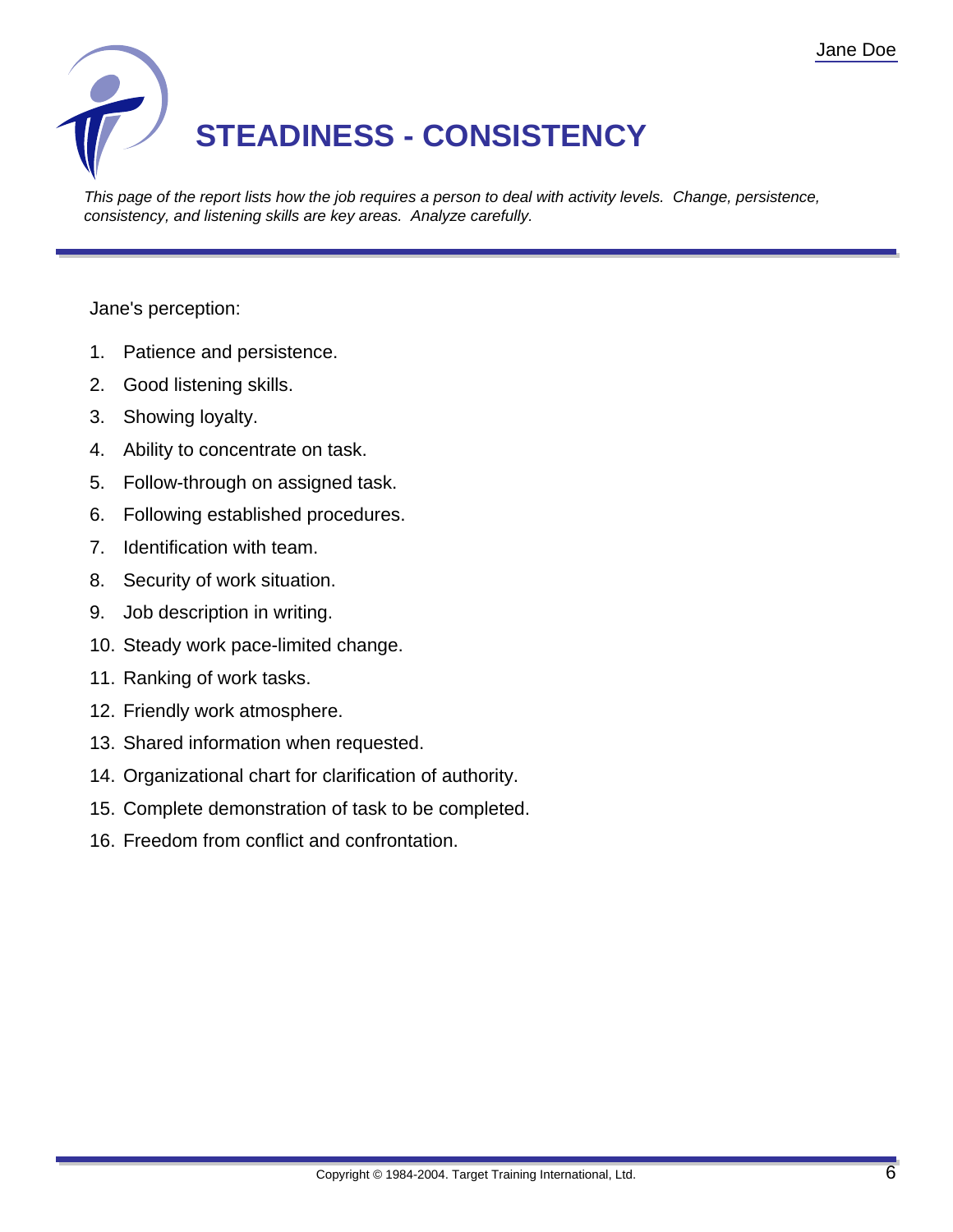

This page of the report lists how the job requires a person to respond to rules and regulations set by other people. Key areas to consider are rules required to maintain quality, accuracy, and precision. Analyze carefully.

- 1. Rules and procedures.
- 2. High quality control standards.
- 3. Systematic approach.
- 4. Work done accurately the first time.
- 5. Analysis of facts and data.
- 6. Clarification of responsibility and authority.
- 7. Clean, tidy and organized work station.
- 8. Time to perform quality work.
- 9. Balanced judgment.
- 10. Analysis of outcomes before initiating change.
- 11. Few mistakes.
- 12. Well defined job description and expectations.
- 13. Complete instructions.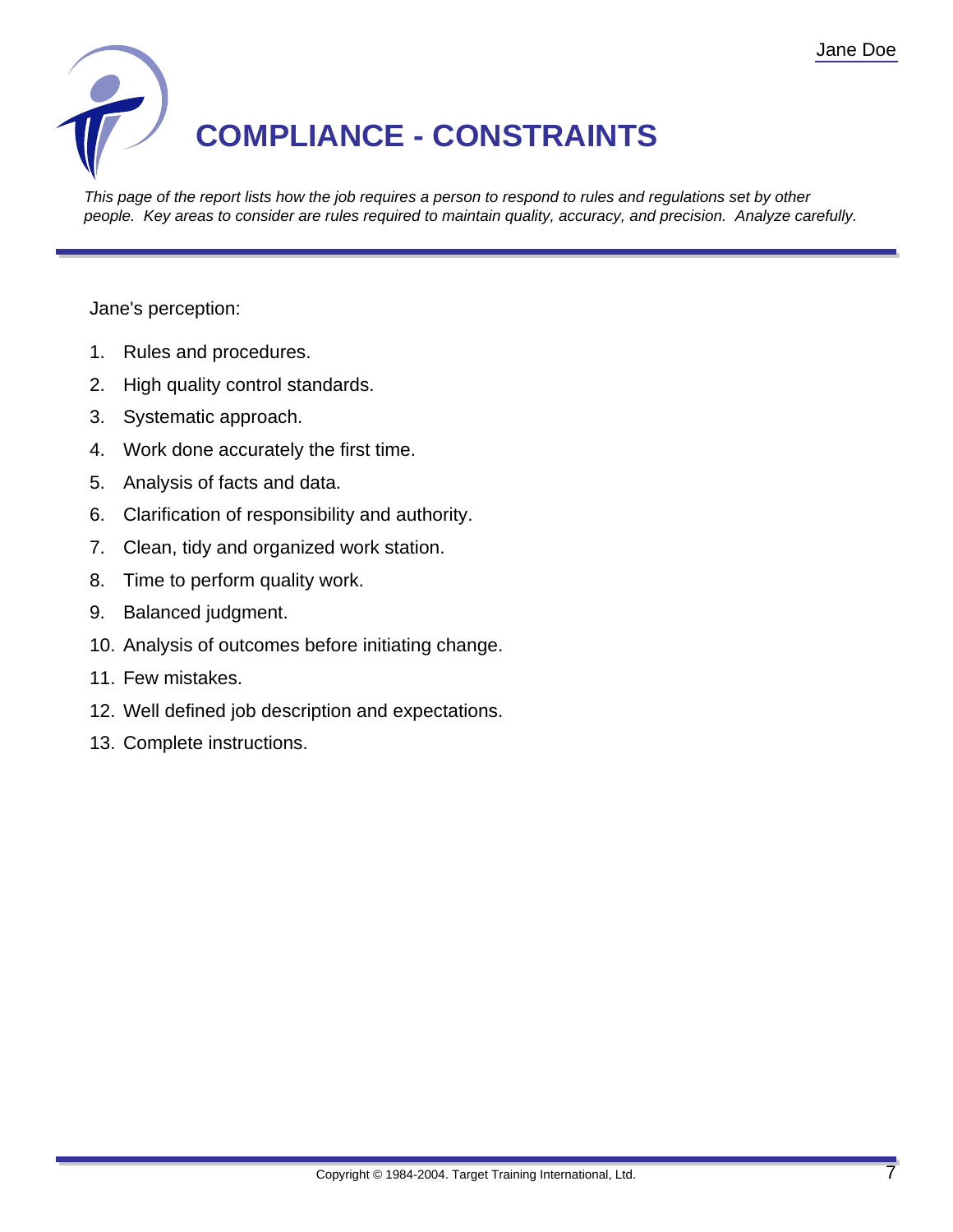

**Jane Doe**

Administration Assistant ABC Company 3-12-2004